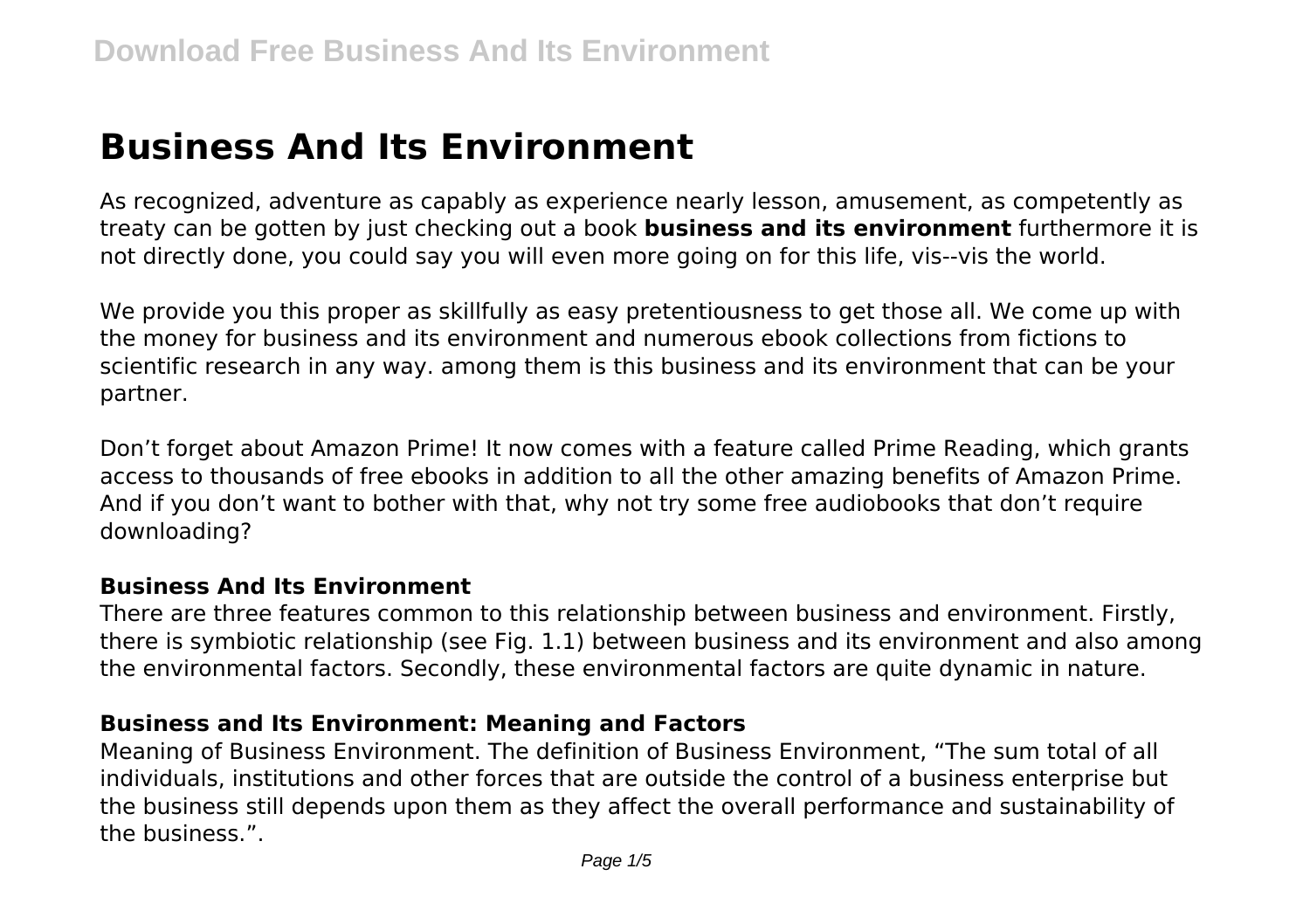## **Introduction, Meaning & Importance of Business Environment**

Business Environment. Definition of Business Environment is sum or collection of all internal and external factors such as employees, customers needs and expectations, supply and demand, management, clients, suppliers, owners, activities by government, innovation in technology, social trends, market trends, economic changes, etc.

## **Business Environment: Definition, Features, Importance, Types**

Definition: Refers to conditions or factors which surround and affect business operations. Internal environment: factors within the business Unit itself. External environment: factors outside the business; Internal environment (micro-environment) - Can be their strengths or weaknesses and can be controlled fully by the business.

## **Business And Its Environment Notes | Form One Business ...**

The business environment can include factors such as: clients and suppliers; its competition and owners; improvements in technology; laws and government activities; and market, social and economic trends".

# **Business Environment - Definition, Features & Factors**

Business and its Environment: An Overview of Business and the Role of Finance in Business Introduction to the ways that business is related to, and interacts with, individuals, groups and institutions in the current U.S. environment.

# **Business and its Environment: An Overview of Business and ...**

Business and Its Environment David P. Baron. 3.6 out of 5 stars 11. Hardcover. 28 offers from \$4.36. Business and Its Environment (6th Edition) Sixth (6th) Edition By David P. Baron 4.2 out of 5 stars 8.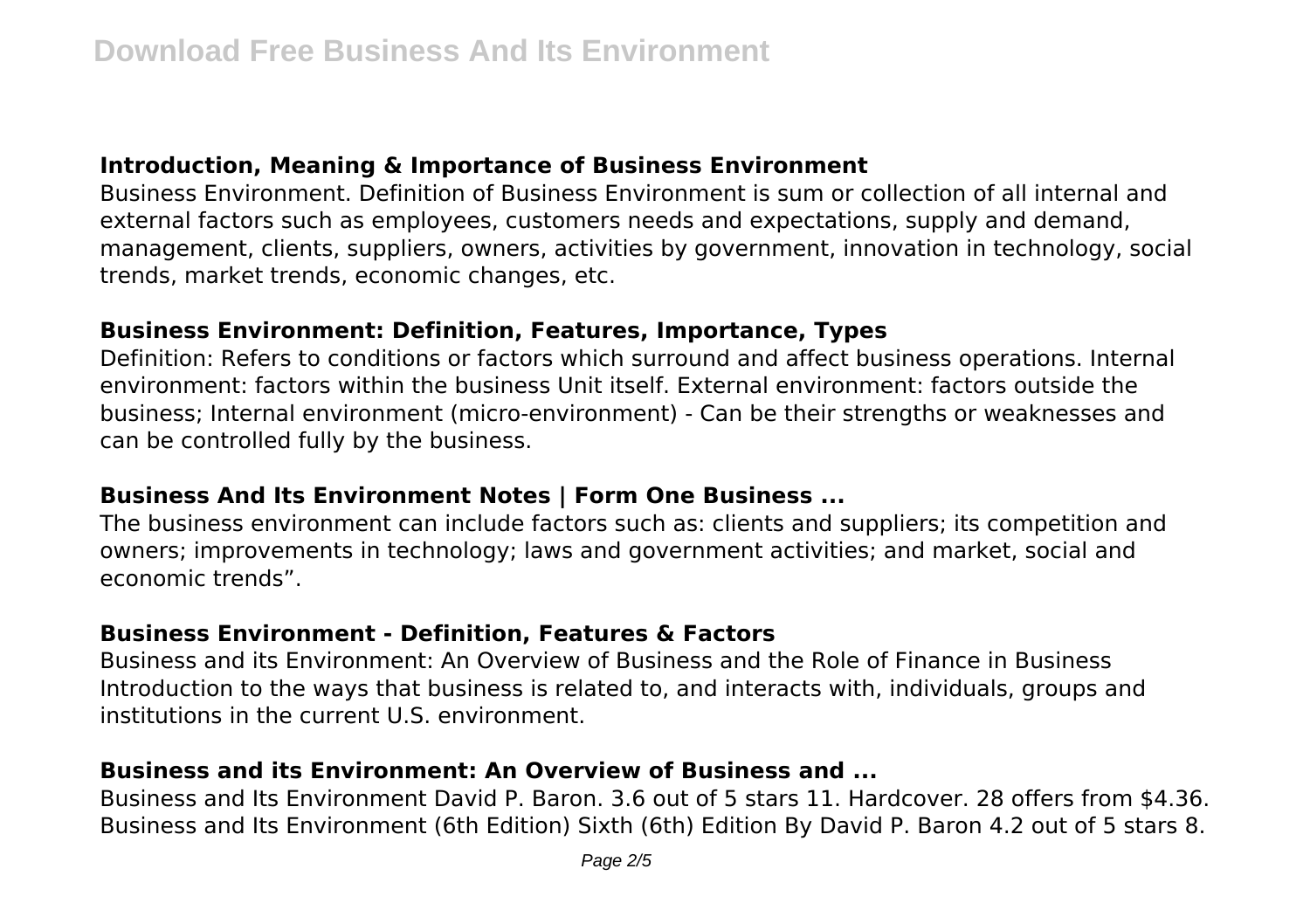Paperback. \$619.06. Organizational Behavior and Management Robert Konopaske. 4.4 out ...

## **Amazon.com: Business and Its Environment (9780132620550 ...**

Business and Its Environment, 7th Edition. Table of Contents . PART I: STRATEGY AND THE NONMARKET ENVIRONMENT Chapter 1: Market and Nonmarket Environments

## **Baron, Business and Its Environment, 7th Edition | Pearson**

There is a constant 'give and take' relationship between environment and business. The business receives inputs, information and technology from the environment and gives it back in the form of outputs (goods and services). If these outputs are accepted by the environment, the environmentbusiness interaction continues but if they are unacceptable to the environment, firms adapt to the environmental requirements and change their operations.

## **Relationship between Environment and Business**

Three features are common to this web of relationship between business and its environment: (1) There is symbiotic relationship (Fig. 37.1) between business and its environment and among the environmental factors. In other words, business is influenced by its environment and, in turn, to a certain degree, it will influence the external forces.

#### **Business Firm and Its Environment**

Definition of Business Environment: The literal definition of an organization's business environment includes a superset of both internal and external factors that influence the operations of a company on the ground in all the facilities it operates. Business environment is a very wide term including suppliers, wholesalers, retailers, vendors, employees, consultants, directors.

# **What is Business Environment? Internal & External Business ...**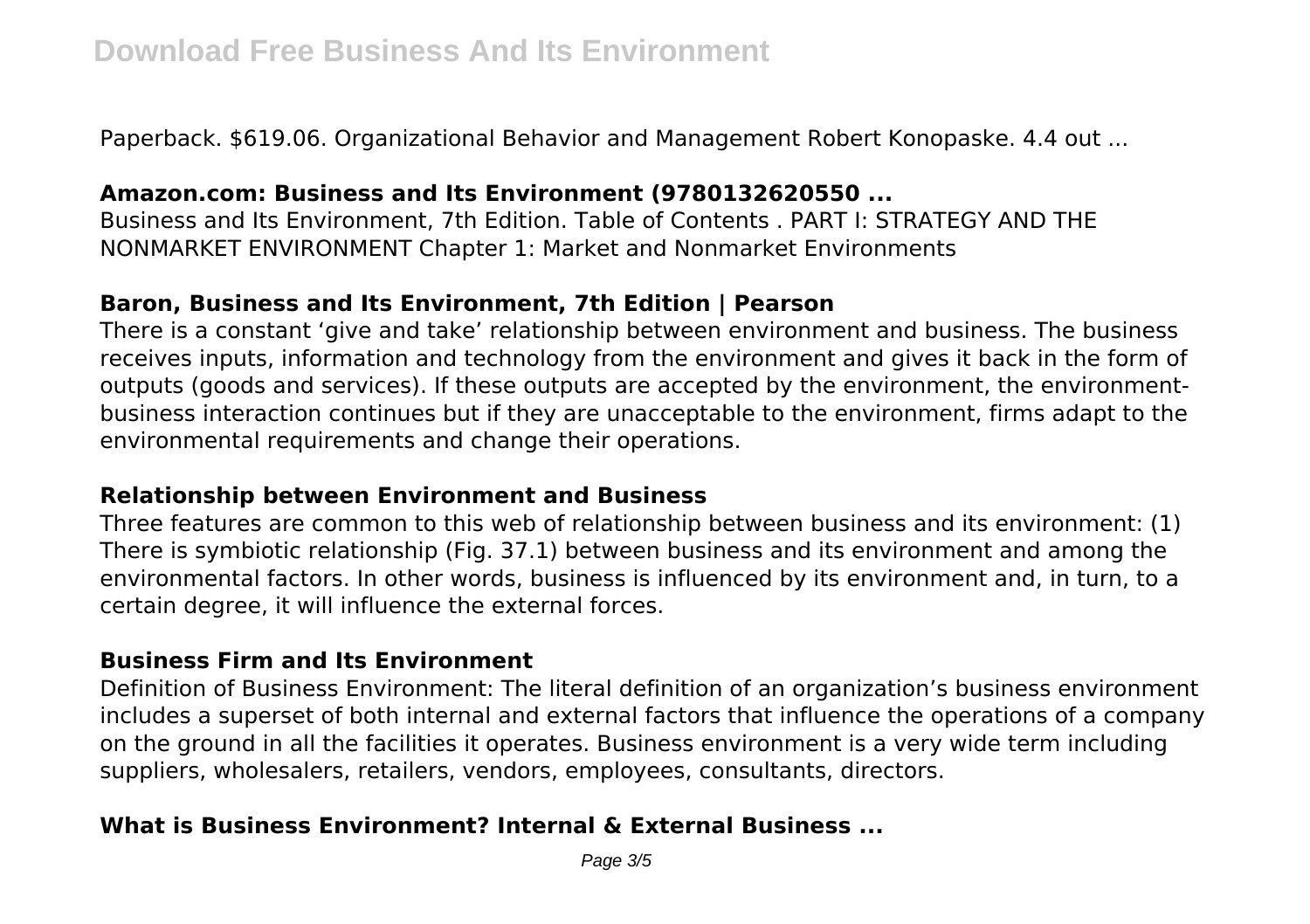The external business environment consists of economic, political and legal, demographic, social, competitive, global, and technological sectors. Managers must understand how the environment is changing and the impact of those changes on the business. When economic activity is strong, unemployment rates are low, and income levels rise.

## **Understanding the Business Environment – Introduction to ...**

Business is affected by different factors which collectively form the business environment. These include economic, social, legal, technological and political factors. Business environment is therefore, the total of all external forces, which affect the organization and the business operations (Kotler &Armstrong 2004).

## **5 Factors that Influence Business Environment**

How Businesses Affect the Environment The place you work can affect the environment either positively or negatively to a very large degree. How eco-friendly your employer is when it comes to using energy to heat and cool the building, to bring products into it, and to remove waste from it has a major impact on your community and the planet.

## **How Businesses Affect the Environment - dummies**

The word 'business environment' indicates the aggregate total of all people, organisations and other forces that are outside the power of industry but that may affect its production. According to an anonymous writer- "Just like the universe, withhold from it the subset that describes the system and the rest is environment".

# **Business Environment: definition, nature, features ...**

Definition: Business Environment means a collection of all individuals, entities and other factors, which may or may not be under the control of the organisation, but can affect its performance,